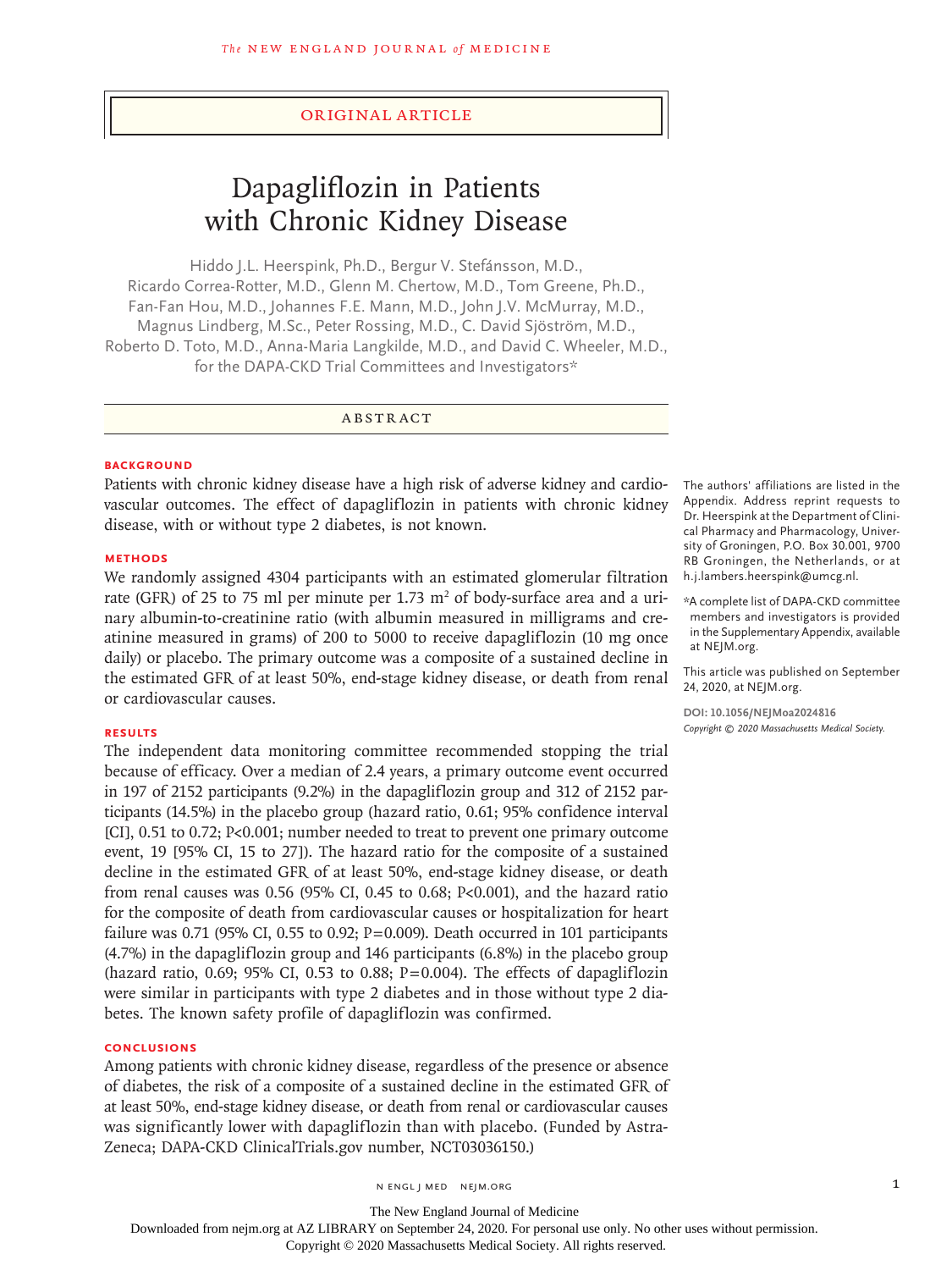WORLDWIDE ESTIMATES INDICATE<br>
that nearly 700 million persons have<br>
chronic kidney disease.<sup>1</sup> Chronic kid-<br>
ney disease is an important contributor to illness that nearly 700 million persons have chronic kidney disease.<sup>1</sup> Chronic kidand is associated with a diminished quality of life and a reduced life expectancy. Despite the widespread availability of simple laboratory tests to identify patients with impaired kidney function, fewer clinical trials have been conducted for kidney diseases than for other common medical conditions.2 Until recently, the only classes of medication that have been shown to slow a decline in kidney function were angiotensin-converting– enzyme (ACE) inhibitors and angiotensin-receptor blockers (ARBs); however, most of the evidence was generated in patients with type 2 diabetes.<sup>3-6</sup>

Sodium–glucose cotransporter 2 (SGLT2) inhibitors decrease glycated hemoglobin levels and have shown favorable effects on kidney and cardiovascular outcomes in large clinical trials involving patients with type 2 diabetes.<sup> $7-9$ </sup> The CREDENCE (Canagliflozin and Renal Events in Diabetes with Established Nephropathy Clinical Evaluation) trial showed that long-term administration of canagliflozin conferred renal and cardiovascular protection in patients with type 2 diabetes with chronic kidney disease.<sup>10</sup> Although the underlying mechanisms are not completely understood, the benefits of SGLT2 inhibitors appear to be independent of their blood glucose– lowering effects and may be mediated by natriuresis and glucose-induced osmotic diuresis, leading to a reduction in intraglomerular pressure.<sup>11-13</sup> This favorable hemodynamic effect may also preserve kidney function in persons with kidney diseases due to causes other than type 2 diabetes. We designed the Dapagliflozin and Prevention of Adverse Outcomes in Chronic Kidney Disease (DAPA-CKD) trial to assess the longterm efficacy and safety of the SGLT2 inhibitor dapagliflozin in patients with chronic kidney disease, with or without type 2 diabetes.

# METHODS

### **Trial Design and Oversight**

Our trial was a randomized, double-blind, placebo-controlled, multicenter clinical trial; details regarding the trial design and baseline characteristics of the participants have been published previously.14,15 The trial was sponsored by Astra-Zeneca and conducted at 386 sites in 21 countries from February 2, 2017, through June 12, 2020. An executive committee consisting of nine academic members and two nonvoting employees of the sponsor was responsible for the design and oversight of the trial and the reporting of the results. The trial protocol (available with the full text of this article at NEJM.org) was approved by a central or local ethics committee at each trial site. All the participants provided written informed consent before any trial-specific procedure commenced. The safety of the participants was overseen by an independent data monitoring committee. The analyses that were conducted by the sponsor were replicated by an independent academic group at the University Medical Center Groningen. The first draft of the manuscript was written by the first and last authors and was revised by the coauthors. The decision to submit the manuscript for publication was made jointly by all the authors. The first and last authors vouch for the completeness and accuracy of the data and for the fidelity of the trial to the protocol.

### **Participants**

Adults with or without type 2 diabetes who had an estimated glomerular filtration rate (GFR) of 25 to 75 ml per minute per  $1.73 \text{ m}^2$  of body-surface area and a urinary albumin-to-creatinine ratio (with albumin measured in milligrams and creatinine measured in grams) of 200 to 5000 were eligible for participation. All the participants were required to be receiving a stable dose of an ACE inhibitor or ARB for at least 4 weeks before screening. However, participants who were documented to be unable to take ACE inhibitors or ARBs were allowed to participate. Key exclusion criteria were a documented diagnosis of type 1 diabetes, polycystic kidney disease, lupus nephritis, or antineutrophil cytoplasmic antibody– associated vasculitis. Participants who had received immunotherapy for primary or secondary kidney disease within 6 months before enrollment were also excluded. The full inclusion and exclusion criteria are listed in the Supplementary Appendix, available at NEJM.org.

### **Trial Procedures**

Participants were randomly assigned to receive dapagliflozin (10 mg once daily) or matching placebo, in accordance with the sequestered, fixedrandomization schedule, with the use of balanced

2 N ENGL J MED NEJM.ORG

The New England Journal of Medicine

Downloaded from nejm.org at AZ LIBRARY on September 24, 2020. For personal use only. No other uses without permission.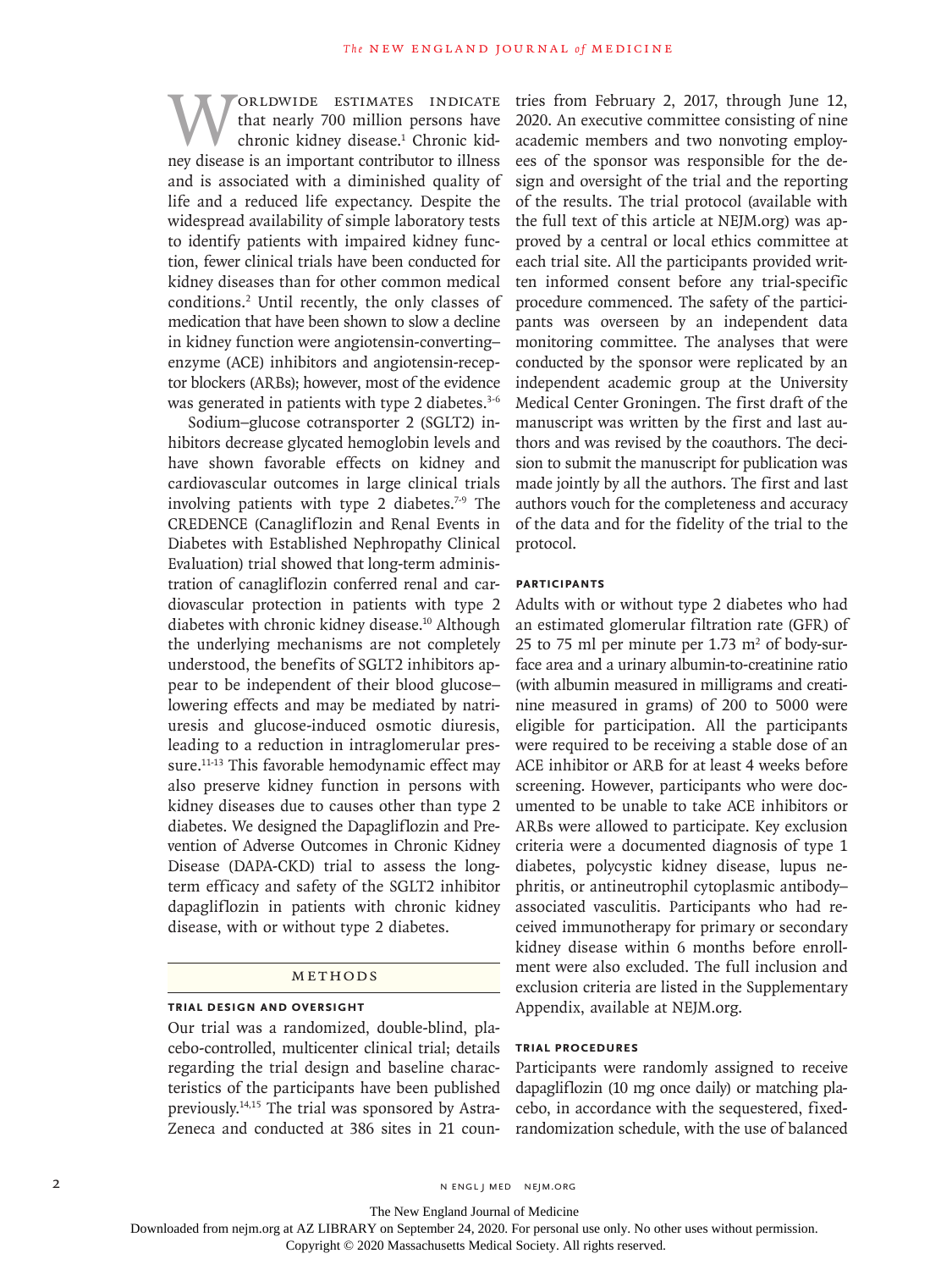blocks to ensure an approximate 1:1 ratio of the two regimens. Randomization was stratified according to the diagnosis of type 2 diabetes (yes or no) and the urinary albumin-to-creatinine ratio (≤1000 or >1000). Investigators used an interactive voice-response or Web-response system to determine trial-group assignments. Randomization was monitored to ensure that a minimum of 30% of the participants were recruited to either the population with type 2 diabetes or the population without diabetes. Recruitment of participants with an estimated GFR of 60 to 75 ml per minute per  $1.73 \text{ m}^2$  was halted on November 27, 2017, to ensure that no more than 10% of the trial participants had stage 2 chronic kidney disease. Participants and all trial personnel (except the members of the independent data monitoring committee) were unaware of the trial-group assignments. Dapagliflozin and placebo were packaged identically, with uniform tablet appearance, labeling, and administration schedules.

After randomization, in-person trial visits were performed at 2 weeks, at 2, 4, and 8 months, and at 4-month intervals thereafter (Fig. S1 in the Supplementary Appendix). At each follow-up visit, vital signs were recorded, blood and urine samples were sent for laboratory assessment, and information on potential trial outcomes, adverse events, concomitant therapies, and adherence to the trial regimen was collected. Dapagliflozin or placebo was to be discontinued if pregnancy or diabetic ketoacidosis occurred. Before trial completion, each participant underwent a final trial visit.

# **Outcomes**

The primary composite outcome, assessed in a time-to-event analysis, was the first occurrence of any of the following: a decline of at least 50% in the estimated GFR (confirmed by a second serum creatinine measurement after ≥28 days), the onset of end-stage kidney disease (defined as maintenance dialysis for ≥28 days, kidney transplantation, or an estimated GFR of <15 ml per minute per  $1.73 \text{ m}^2$  confirmed by a second measurement after ≥28 days), or death from renal or cardiovascular causes. Secondary outcomes (also assessed in time-to-event analyses) were, in hierarchical order, the composite kidney outcome of a sustained decline in the estimated GFR of at least 50%, end-stage kidney disease, or death from renal causes; a composite cardiovascular outcome

defined as hospitalization for heart failure or death from cardiovascular causes; and death from any cause. An independent committee whose members were unaware of the trial-group assignments adjudicated all primary and secondary outcomes, except for a sustained decline in the estimated GFR of at least 50% and a sustained estimated GFR of less than 15 ml per minute per 1.73 m<sup>2</sup>, which were ascertained from central laboratory measurements. Members of the eventadjudication committee and the outcome definitions are reported in the Supplementary Appendix.

Selected adverse-event data were collected in the trial. These included serious adverse events, adverse events resulting in the discontinuation of dapagliflozin or placebo, and adverse events of interest (symptoms of volume depletion, renal events, major hypoglycemia, bone fractures, amputations, and potential diabetic ketoacidosis). Potential cases of diabetic ketoacidosis were adjudicated by the independent adjudication committee. All events suggestive of Fournier's gangrene were evaluated by an internal safety group consisting of representatives of the sponsor who were unaware of the trial-group assignments.

# **Statistical Analysis**

The analytical approach and power calculations have been published previously, $14$  and the complete prespecified statistical analysis plan is available with the protocol at NEJM.org. In brief, a formal interim analysis was originally planned when 75% of primary outcome events had occurred. However, during the conduct of the trial it became apparent that the interim analysis would occur close to the end of the trial. The executive committee therefore decided to remove the interim analysis from the protocol. We estimated that 681 primary outcome events would be needed to detect a 22% lower relative risk in the dapagliflozin group than in the placebo group (hazard ratio of 0.78), with 90% power using a two-sided alpha level of 0.05 and assuming an annual event rate for the primary outcome of 7.5% in the placebo group. A closed testing procedure that included a prespecified hierarchical order of the primary and secondary outcomes was used to ensure control of type I error at a two-sided 0.05 level.

The primary efficacy analysis was based on the intention-to-treat population, which included all the participants who had undergone random-

The New England Journal of Medicine

Downloaded from nejm.org at AZ LIBRARY on September 24, 2020. For personal use only. No other uses without permission.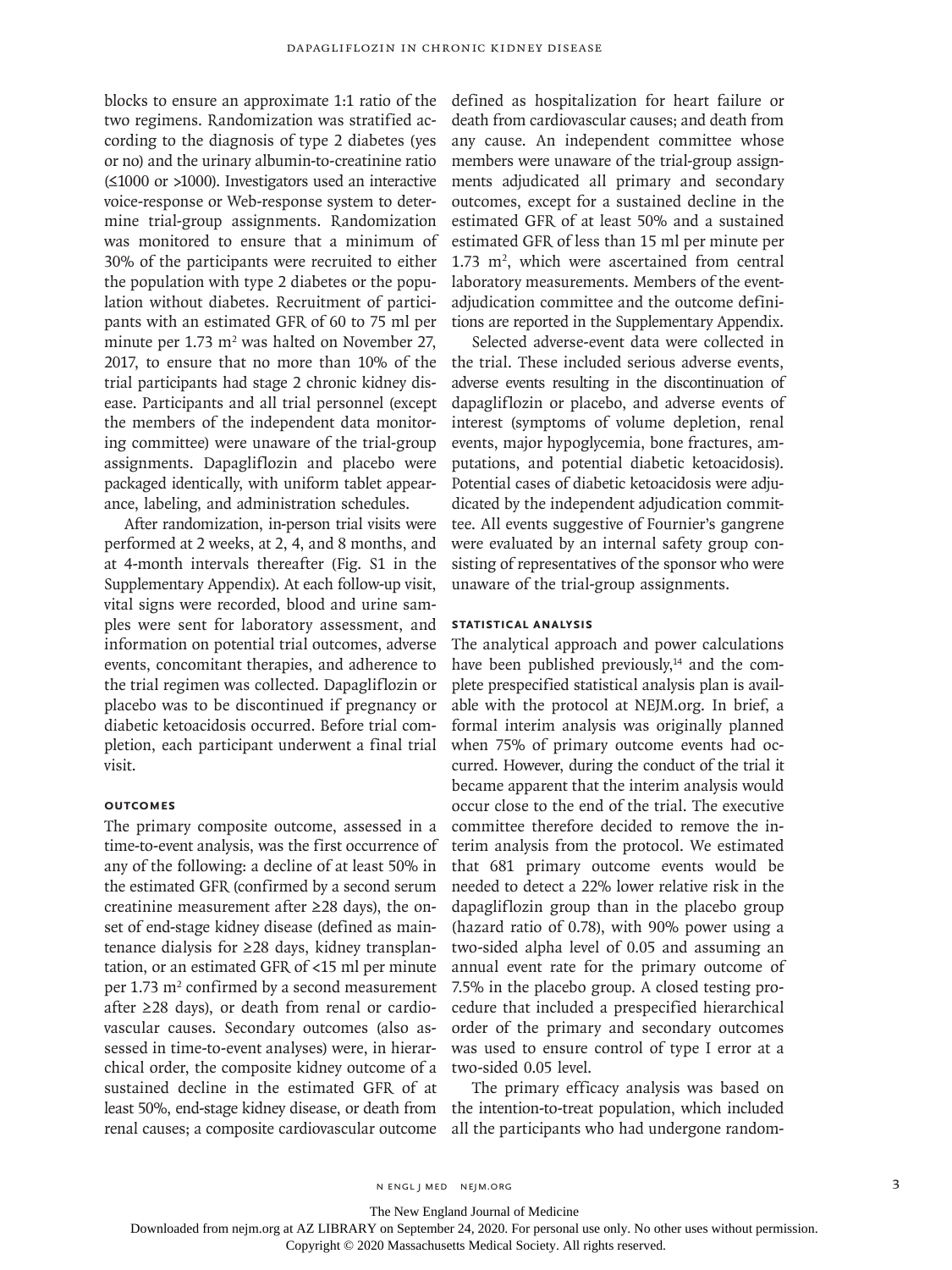ization. A Cox proportional-hazards regression model that was stratified according to the factors used at randomization (type 2 diabetes and urinary albumin-to-creatinine ratio) and that was adjusted for the baseline estimated GFR was used to estimate the hazard ratio and 95% confidence intervals for dapagliflozin as compared with placebo for the primary and secondary outcomes. Data were censored on April 3, 2020, or the date of the last central laboratory assessment, clinical assessment, or known contact, depending on the specific outcome. Prespecified subgroups were assessed with the use of the same stratified Cox proportional-hazards model without adjustment for multiple comparisons. A mixed model for repeated measurements was used to analyze changes in the estimated GFR in the on-treatment analysis population. The model was adjusted for the baseline value, trial-group assignment, visit, and the interaction between trial-group assignment and visit. All available on-treatment measurements were used with no distinction made for missing outcomes for participants who were alive and outcomes that were not observed because of death. The effect of dapagliflozin as compared with placebo on the rate of decline in the estimated GFR during the acute phase (baseline to week 2), chronic phase (week 2 until end of treatment), and total slope to month 30 was analyzed with the use of a twoslope model; details are provided in the Supplementary Appendix.

Safety data are summarized according to trial group with the use of the data set for all the participants who had undergone randomization and received at least one dose of dapagliflozin or placebo. Safety analyses were performed on all adverse events occurring before or at the trial closure visit. All analyses were performed with SAS software, version 9.4 (SAS Institute).

# **RESULTS**

### **Participants and Follow-up**

From February 2017 through October 2018, a total of 7517 participants were screened, of whom 4094 underwent randomization. Because of regulatory delays, enrollment in China did not commence until December 2019, after which 210 participants from China underwent randomization until March 2020. Details about the randomization and follow-up of the participants are provided in Figure S2. The baseline characteristics, including medications for type 2 diabetes and kidney disease, were balanced between the dapagliflozin and placebo groups (Table 1). The mean (±SD) age was 61.8±12.1 years, and 1425 participants (33.1%) were female. The mean estimated GFR was 43.1±12.4 ml per minute per  $1.73 \text{ m}^2$ , the median urinary albumin-to-creatinine ratio was 949, and 2906 participants (67.5%) had received a diagnosis of type 2 diabetes.

After a regular review meeting on March 26, 2020, the independent data monitoring committee recommended to the two coprincipal investigators (the first and last authors) that the trial be discontinued because of clear efficacy, on the basis of 408 primary outcome events. The trial leadership team accepted this recommendation and chose April 3, 2020, as the cutoff date for all efficacy analyses.

At the conclusion of the trial, the median follow-up was 2.4 years (interquartile range, 2.0 to 2.7). Dapagliflozin was discontinued for reasons other than death in 274 participants, and placebo was discontinued in 309 participants (12.7% and 14.4%, respectively). In all, 4289 participants (99.7%) completed the trial (i.e., were alive with follow-up data available at the trial completion visit or had died during follow-up). A total of 11 participants (0.3%) withdrew consent, and vital status was ascertained for all but 5 participants (0.1%).

### **Efficacy Outcomes**

The primary composite outcome of a sustained decline in the estimated GFR of at least 50%, end-stage kidney disease, or death from renal or cardiovascular causes occurred in 197 participants (9.2%) in the dapagliflozin group and 312 participants (14.5%) in the placebo group (hazard ratio, 0.61; 95% confidence interval [CI], 0.51 to 0.72; P<0.001) (Table 2 and Fig. 1A). The event rates for all components of the composite outcome favored dapagliflozin (Table 2). The number of participants who needed to be treated during the trial period to prevent one primary outcome event was 19 (95% CI, 15 to 27).

The effect of dapagliflozin on the primary outcome was generally consistent across prespecified subgroups (Fig. 2). In participants with type 2 diabetes, the hazard ratio for the comparison of dapagliflozin and placebo for the primary outcome was 0.64 (95% CI, 0.52 to 0.79), as com-

4 n engl j med nejm.org nejm.org neighborhood in the negative media in the negative media in the negative media in the negative media in the negative media in the negative media in the negative media in the negative media

The New England Journal of Medicine

Downloaded from nejm.org at AZ LIBRARY on September 24, 2020. For personal use only. No other uses without permission.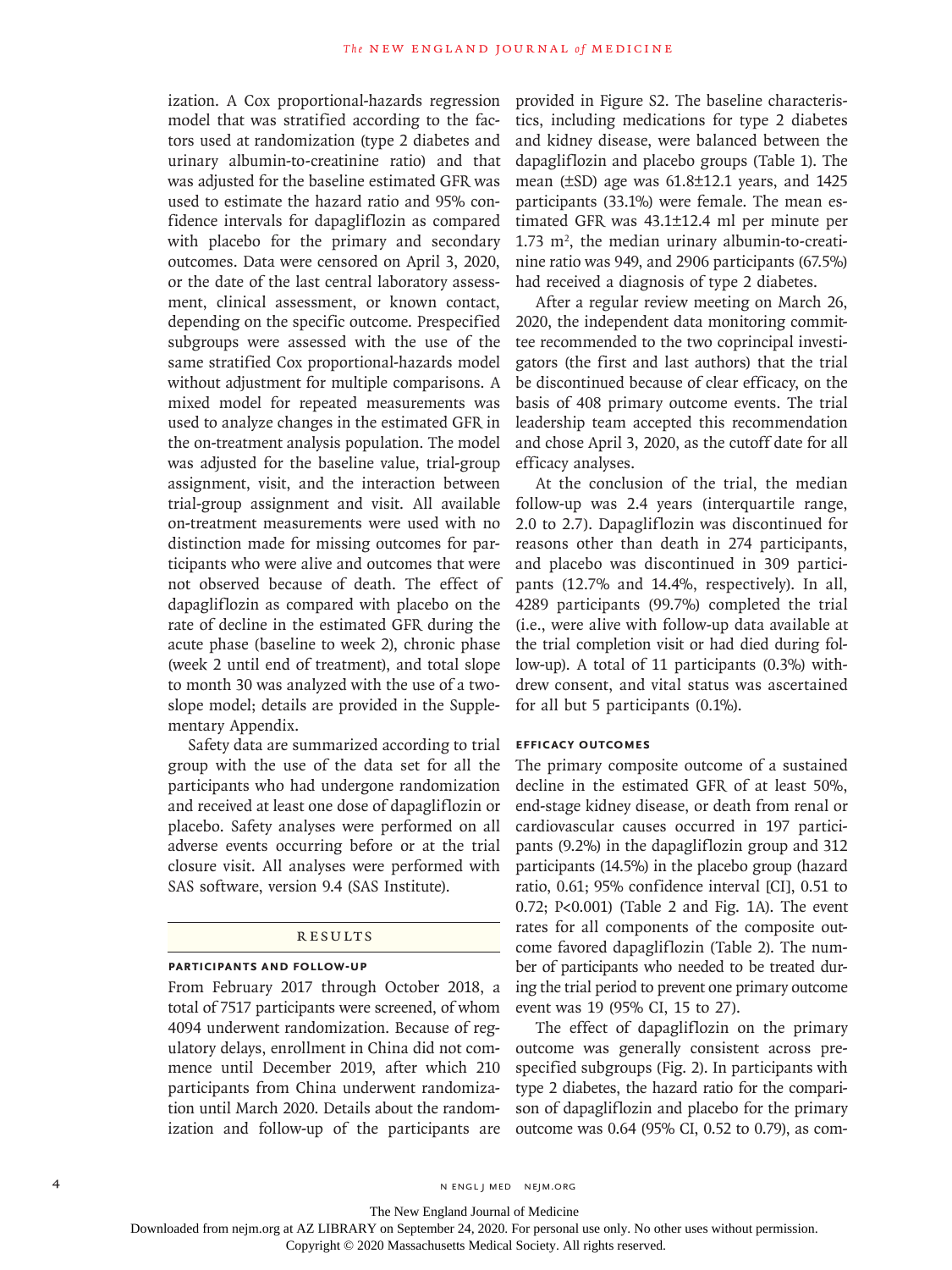| Table 1. Demographic and Clinical Characteristics of the Participants at Baseline.* |                               |                         |  |  |
|-------------------------------------------------------------------------------------|-------------------------------|-------------------------|--|--|
| Characteristic                                                                      | Dapagliflozin<br>$(N = 2152)$ | Placebo<br>$(N = 2152)$ |  |  |
| $Age - yr$                                                                          | $61.8 \pm 12.1$               | $61.9 \pm 12.1$         |  |  |
| Female sex — no. $(\%)$                                                             | 709 (32.9)                    | 716 (33.3)              |  |  |
| Race — no. (%) †                                                                    |                               |                         |  |  |
| White                                                                               | 1124 (52.2)                   | 1166 (54.2)             |  |  |
| <b>Black</b>                                                                        | 104(4.8)                      | 87(4.0)                 |  |  |
| Asian                                                                               | 749 (34.8)                    | 718 (33.4)              |  |  |
| Other                                                                               | 175(8.1)                      | 181 (8.4)               |  |  |
| Weight $-$ kg                                                                       | $81.5 \pm 20.1$               | $82.0 \pm 20.9$         |  |  |
| Body-mass indext:                                                                   | $29.4 \pm 6.0$                | $29.6 \pm 6.3$          |  |  |
| Current smoker - no. (%)                                                            | 283 (13.2)                    | 301 (14.0)              |  |  |
| Blood pressure - mm Hg                                                              |                               |                         |  |  |
| Systolic                                                                            | $136.7 \pm 17.5$              | $137.4 \pm 17.3$        |  |  |
| <b>Diastolic</b>                                                                    | $77.5 \pm 10.7$               | $77.5 \pm 10.3$         |  |  |
| <b>Estimated GFR</b>                                                                |                               |                         |  |  |
| Mean — ml/min/1.73 m <sup>2</sup>                                                   | $43.2 \pm 12.3$               | $43.0 \pm 12.4$         |  |  |
| Distribution - no. (%)                                                              |                               |                         |  |  |
| ≥60 ml/min/1.73 m <sup>2</sup>                                                      | 234(10.9)                     | 220 (10.2)              |  |  |
| 45 to <60 ml/min/1.73 m <sup>2</sup>                                                | 646 (30.0)                    | 682 (31.7)              |  |  |
| 30 to <45 ml/min/1.73 m <sup>2</sup>                                                | 979 (45.5)                    | 919 (42.7)              |  |  |
| <30 ml/min/1.73 m <sup>2</sup>                                                      | 293 (13.6)                    | 331 (15.4)              |  |  |
| Hemoglobin — g/liter                                                                | $128.6 \pm 18.1$              | $127.9 \pm 18.0$        |  |  |
| Serum potassium - mEq/liter                                                         | $4.6 \pm 0.5$                 | $4.6 \pm 0.6$           |  |  |
| Urinary albumin-to-creatinine ratios                                                |                               |                         |  |  |
| Median (interquartile range)                                                        | 965 (472-1903)                | 934 (482-1868)          |  |  |
| $>1000 - no.$ (%)                                                                   | 1048 (48.7)                   | 1031 (47.9)             |  |  |
| Type 2 diabetes - no. (%)                                                           | 1455 (67.6)                   | 1451 (67.4)             |  |  |
| Cardiovascular disease — no. $(\%) \P$                                              | 813 (37.8)                    | 797 (37.0)              |  |  |
| Heart failure — no. $(\%)$                                                          | 235 (10.9)                    | 233 (10.8)              |  |  |
| Previous medication - no. (%)                                                       |                               |                         |  |  |
| <b>ACE</b> inhibitor                                                                | 673 (31.3)                    | 681 (31.6)              |  |  |
| ARB                                                                                 | 1444(67.1)                    | 1426 (66.3)             |  |  |
| Diuretic                                                                            | 928 (43.1)                    | 954 (44.3)              |  |  |
| Statin                                                                              | 1395 (64.8)                   | 1399 (65.0)             |  |  |

\* Plus–minus values are mean ±SD. Percentages may not total 100 because of rounding. ACE denotes angiotensin-converting enzyme, ARB angiotensin-receptor blocker, and GFR glomerular filtration rate.

† Race was reported by the investigators; the designation "other" includes Native Hawaiian or other Pacific Islander, American Indian or Alaska Native, and other.

‡ The body-mass index is the weight in kilograms divided by the square of the height in meters.

The albumin-to-creatinine ratio was calculated with albumin measured in milligrams and creatinine measured in grams.

¶ Cardiovascular disease was defined as a history of peripheral artery disease, angina pectoris, myocardial infarction, percutaneous coronary intervention, coronary-artery bypass grafting, heart failure, valvular heart disease, abdominal aorta aneurysm, atrial fibrillation, atrial flutter, ischemic stroke, transient ischemic attack, hemorrhagic stroke, carotid artery stenosis, cardiac-pacemaker insertion, vascular stent, coronary-artery stenosis, ventricular arrhythmia, implantable cardioverter–defibrillator, noncoronary revascularization, or surgical amputation.

The New England Journal of Medicine

Downloaded from nejm.org at AZ LIBRARY on September 24, 2020. For personal use only. No other uses without permission.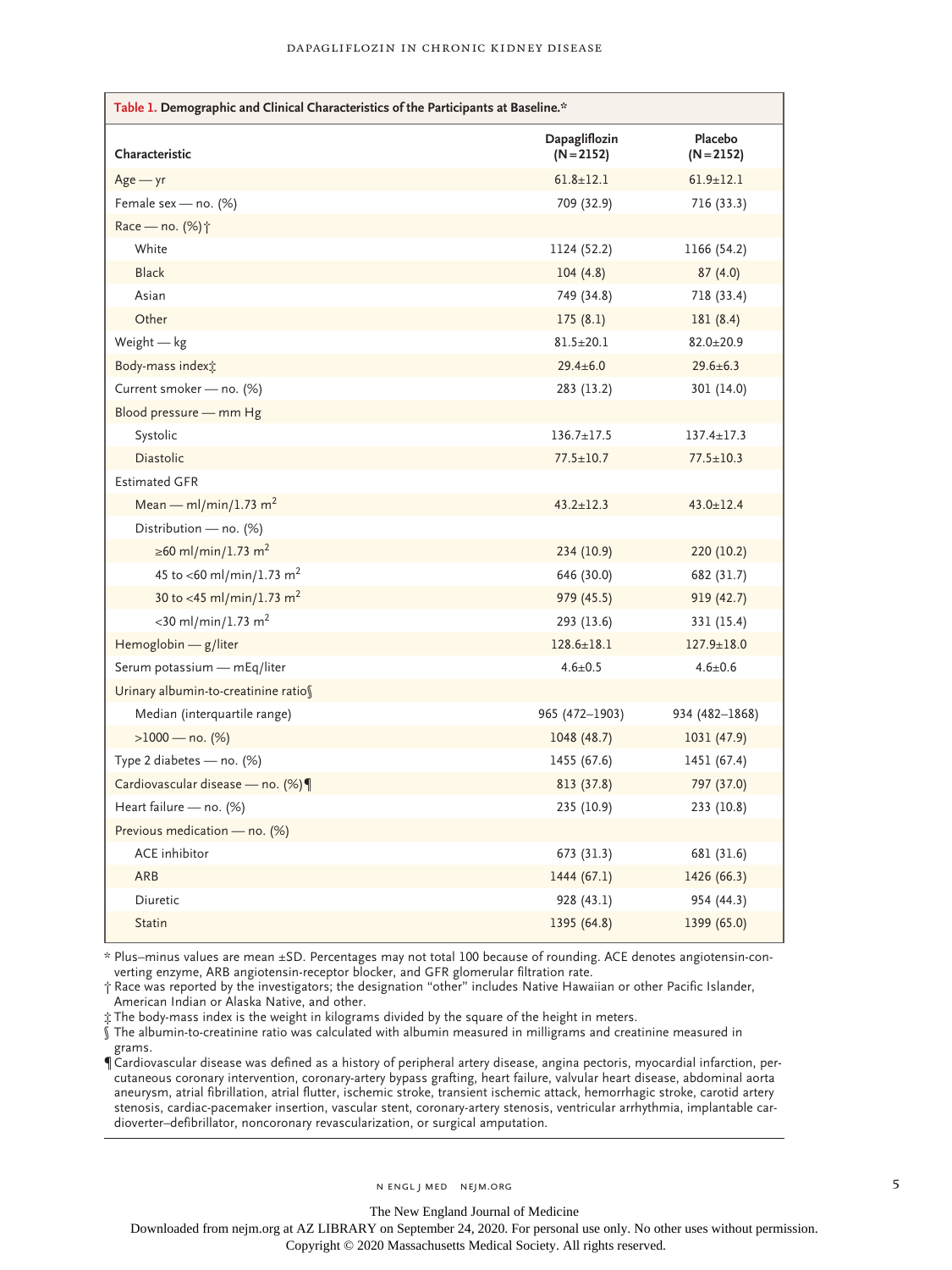| Outcome                                                                                                | Dapagliflozin      |                          | Placebo            |                          | Hazard Ratio (95% CI) | P Value   |
|--------------------------------------------------------------------------------------------------------|--------------------|--------------------------|--------------------|--------------------------|-----------------------|-----------|
|                                                                                                        | no. /total no. (%) | events/100<br>patient-yr | no. /total no. (%) | events/100<br>patient-yr |                       |           |
| <b>Primary outcome</b>                                                                                 |                    |                          |                    |                          |                       |           |
| Primary composite outcome                                                                              | 197/2152 (9.2)     | 4.6                      | 312/2152 (14.5)    | 7.5                      | $0.61(0.51 - 0.72)$   | < 0.001   |
| Decline in estimated GFR of ≥50%                                                                       | 112/2152 (5.2)     | 2.6                      | 201/2152 (9.3)     | 4.8                      | $0.53(0.42 - 0.67)$   | <b>NA</b> |
| End-stage kidney disease                                                                               | 109/2152 (5.1)     | 2.5                      | 161/2152 (7.5)     | 3.8                      | $0.64(0.50 - 0.82)$   | <b>NA</b> |
| Estimated GFR of <15 ml/min/1.73 m <sup>2</sup>                                                        | 84/2152 (3.9)      | 1.9                      | 120/2152 (5.6)     | 2.8                      | $0.67(0.51 - 0.88)$   | <b>NA</b> |
| Long-term dialysis;                                                                                    | 68/2152 (3.2)      | 1.5                      | 99/2152 (4.6)      | 2.2                      | $0.66$ (0.48-0.90)    | <b>NA</b> |
| Kidney transplantation <sup>+</sup>                                                                    | 3/2152(0.1)        | 0.1                      | 8/2152(0.4)        | 0.2                      |                       | <b>NA</b> |
| Death from renal causes                                                                                | $2/2152$ (<0.1)    | 0.0                      | 6/2152(0.3)        | 0.1                      |                       | <b>NA</b> |
| Death from cardiovascular causes                                                                       | 65/2152(3.0)       | 1.4                      | 80/2152(3.7)       | 1.7                      | $0.81(0.58 - 1.12)$   | <b>NA</b> |
| <b>Secondary outcomes</b>                                                                              |                    |                          |                    |                          |                       |           |
| Composite of decline in estimated GFR of ≥50%, end-stage kidney<br>disease, or death from renal causes | 142/2152 (6.6)     | 3.3                      | 243/2152 (11.3)    | 5.8                      | $0.56(0.45 - 0.68)$   | < 0.001   |
| Composite of death from cardiovascular causes or hospitalization<br>for heart failure                  | 100/2152 (4.6)     | 2.2                      | 138/2152 (6.4)     | 3.0                      | $0.71(0.55 - 0.92)$   | 0.009     |
| Death from any cause                                                                                   | 101/2152 (4.7)     | 2.2                      | 146/2152 (6.8)     | 3.1                      | $0.69(0.53 - 0.88)$   | 0.004     |
| Safety outcomes:                                                                                       |                    |                          |                    |                          |                       |           |
| Discontinuation of regimen due to adverse event                                                        | 118/2149 (5.5)     |                          | 123/2149 (5.7)     |                          |                       | 0.79      |
| Any serious adverse event                                                                              | 633/2149 (29.5)    |                          | 729/2149 (33.9)    |                          |                       | 0.002     |
| Adverse events of interest                                                                             |                    |                          |                    |                          |                       |           |
| Amputation                                                                                             | $35/2149$ (1.6)    |                          | 39/2149 (1.8)      |                          |                       | 0.73      |
| Any definite or probable diabetic ketoacidosis                                                         | 0/2149             |                          | $2/2149$ (<0.1)    |                          |                       | 0.50      |
| Fracture                                                                                               | 85/2149 (4.0)      |                          | 69/2149 (3.2)      |                          |                       | 0.22      |
| Renal-related adverse event¶                                                                           | 155/2149 (7.2)     |                          | 188/2149 (8.7)     |                          |                       | 0.07      |
| Major hypoglycemia                                                                                     | 14/2149(0.7)       |                          | 28/2149 (1.3)      |                          |                       | 0.04      |
| Volume depletion¶                                                                                      | 127/2149 (5.9)     |                          | 90/2149 (4.2)      |                          |                       | 0.01      |

*The*

new england journal

*o f*

medicine

\* NA denotes not applicable because P values for efficacy outcomes are reported only for outcomes that were included in the hierarchical testing strategy.

† For the composite of long-term dialysis or kidney transplantation, there were 69 outcome events in the dapagliflozin group and 100 outcome events in the placebo group (hazard ratio, 0.66; 95% CI, 0.49 to 0.90).

‡ Safety analyses included all the participants who had undergone randomization and received at least one dose of dapagliflozin or placebo.

Shown are cases of surgical amputation or spontaneous or nonsurgical amputation, excluding amputation due to trauma.

¶These outcomes are based on a predefined list of preferred terms.

The following criteria were confirmed by the investigator: symptoms of severe impairment in consciousness or behavior, need of external assistance, intervention to treat hypoglycemia, and prompt recovery from acute symptoms after the intervention.

n engl j med

ENGL) MED

nejm.org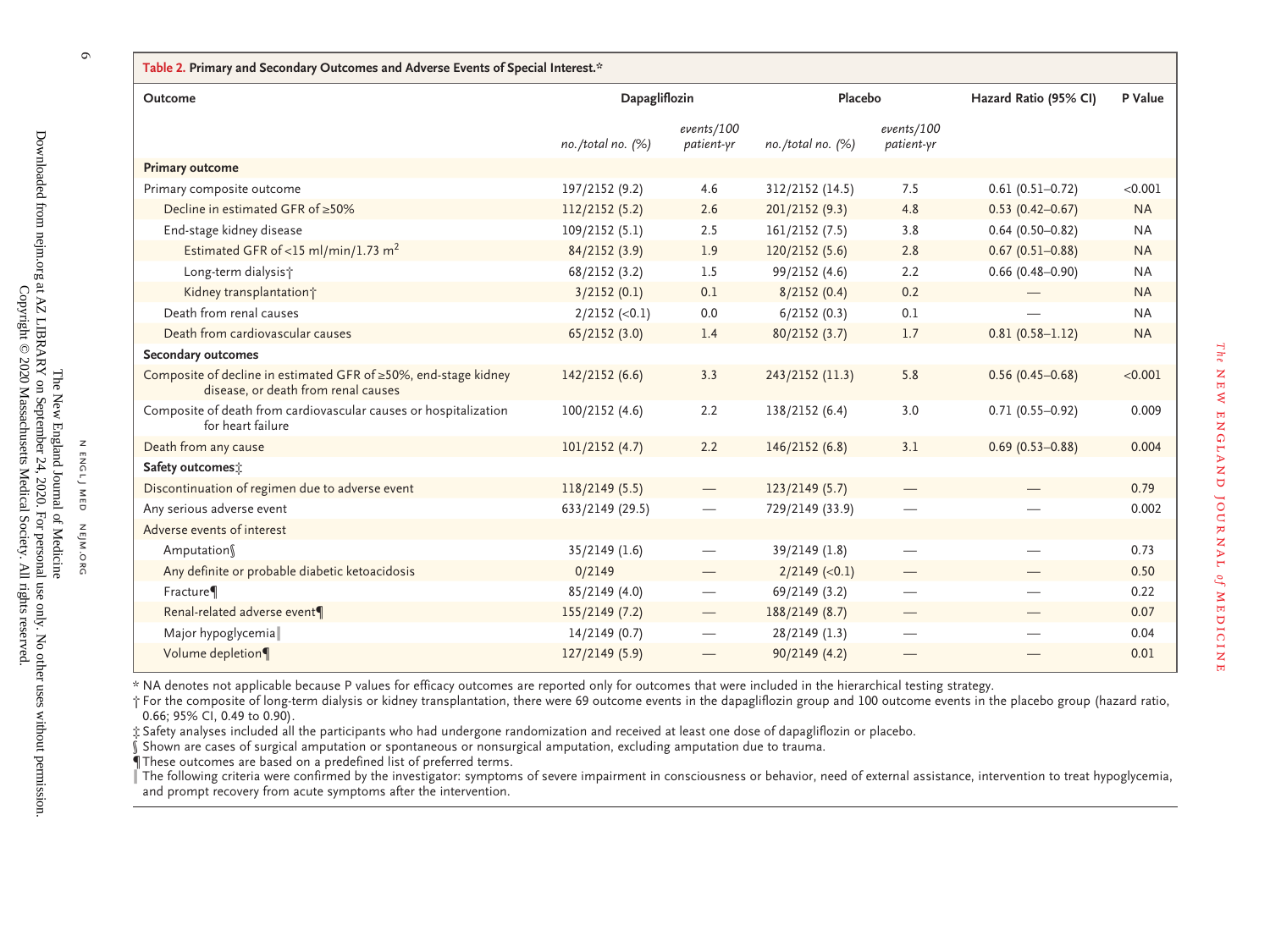

### **Figure 1. Primary and Secondary Outcomes.**

The primary outcome was a composite of a sustained decline in the estimated glomerular filtration rate (GFR) of at least 50%, endstage kidney disease, or death from renal or cardiovascular causes (Panel A). The primary outcome and the secondary outcomes of a composite of a sustained decline in the estimated GFR of at least 50%, end-stage kidney disease, or death from renal causes (Panel B), a composite of death from cardiovascular causes or hospitalization for heart failure (Panel C), and death from any cause (Panel D) were estimated with the use of the Kaplan–Meier method. Hazard ratios, confidence intervals, and P values were estimated with the use of Cox proportional-hazards regression models, stratified according to randomization factors (diabetes diagnosis and urinary albumin-tocreatinine ratio) and adjusted for baseline estimated GFR. Included in these analyses are all the participants who had undergone randomization and received at least one dose of dapagliflozin or placebo. The graphs are truncated at 32 months (the point at which <15%

ticipants without type 2 diabetes.

was lower in the dapagliflozin group than in the Fig. 1B). The hazard ratio for the composite of placebo group (Table 2). The hazard ratio for death from cardiovascular causes or hospitalizathe kidney composite of a sustained decline in tion for heart failure was 0.71 (95% CI, 0.55 to

pared with 0.50 (95% CI, 0.35 to 0.72) in par-the estimated GFR of at least 50%, end-stage The incidence of each secondary outcome 0.56 (95% CI, 0.45 to 0.68; P<0.001) (Table 2 and kidney disease, or death from renal causes was

The New England Journal of Medicine

Downloaded from nejm.org at AZ LIBRARY on September 24, 2020. For personal use only. No other uses without permission.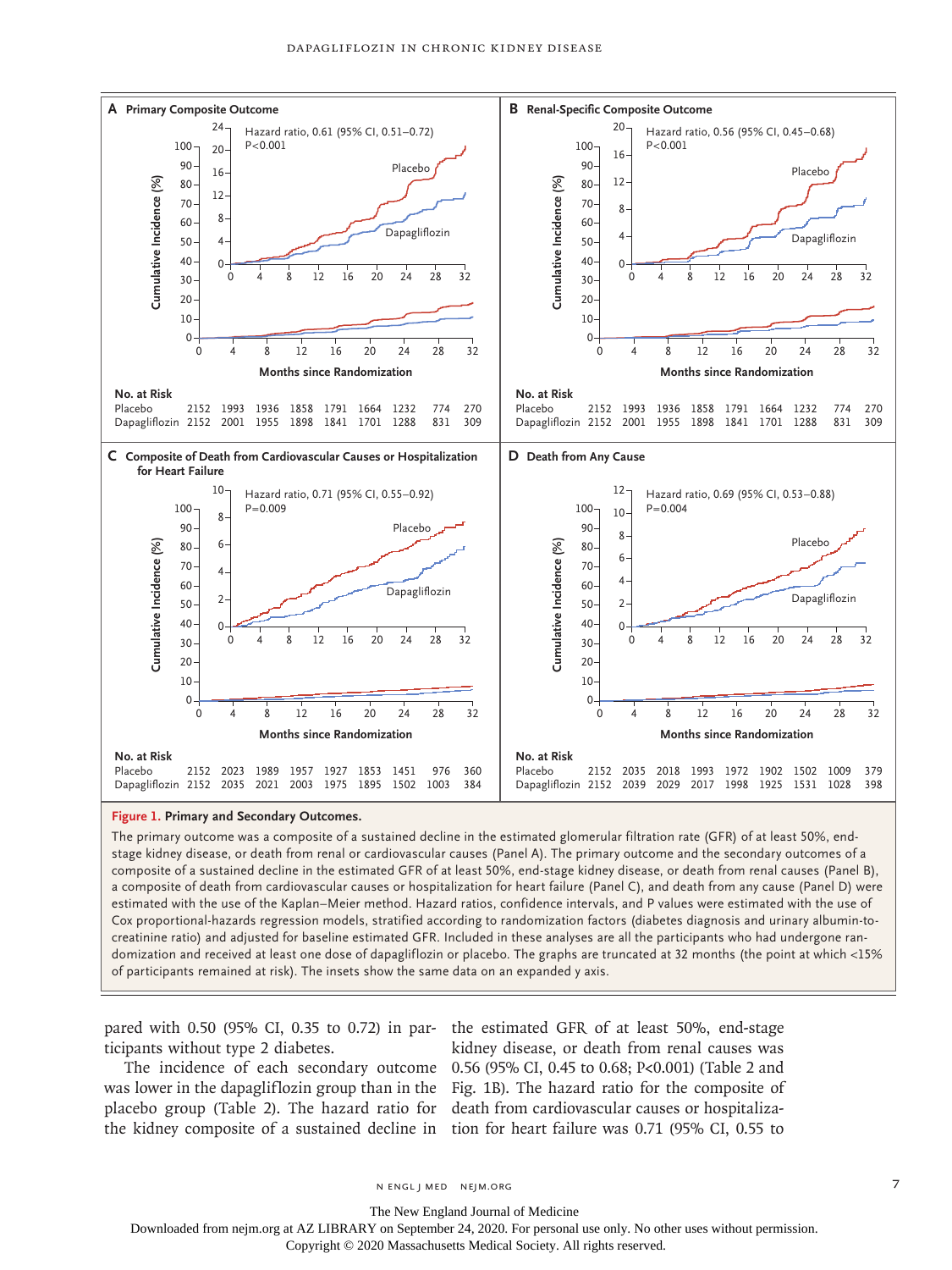| Subgroup                            | Dapagliflozin                 | Placebo  | Hazard Ratio (95% CI) |                        |  |  |
|-------------------------------------|-------------------------------|----------|-----------------------|------------------------|--|--|
|                                     | no. of participants/total no. |          |                       |                        |  |  |
| All participants                    | 197/2152                      | 312/2152 | $- -$                 | $0.61(0.51 - 0.72)$    |  |  |
| Age                                 |                               |          |                       |                        |  |  |
| $≤65$ yr                            | 122/1247                      | 191/1239 | $-$                   | $0.64$ (0.51-0.80)     |  |  |
| $>65$ yr                            | 75/905                        | 121/913  |                       | $0.58(0.43 - 0.77)$    |  |  |
| Sex                                 |                               |          |                       |                        |  |  |
| Male                                | 126/1443                      | 209/1436 |                       | $0.57(0.46 - 0.72)$    |  |  |
| Female                              | 71/709                        | 103/716  |                       | $0.65(0.48 - 0.88)$    |  |  |
| Race                                |                               |          |                       |                        |  |  |
| White                               | 110/1124                      | 174/1166 |                       | $0.62$ (0.49-0.79)     |  |  |
| Black                               | 7/104                         | 14/87    |                       | $0.33(0.13 - 0.81)$    |  |  |
| Asian                               | 53/749                        | 77/718   |                       | $0.66$ (0.46-0.93)     |  |  |
| Other                               | 27/175                        | 47/181   |                       | $0.54(0.33 - 0.86)$    |  |  |
| Geographic region                   |                               |          |                       |                        |  |  |
| Asia                                | 50/692                        | 69/654   |                       | $0.70(0.48 - 1.00)$    |  |  |
| Europe                              | 57/610                        | 89/623   |                       | $0.60(0.43 - 0.85)$    |  |  |
| North America                       | 35/401                        | 69/412   |                       | $0.51(0.34 - 0.76)$    |  |  |
| Latin America                       | 55/449                        | 85/463   |                       | $0.61(0.43 - 0.86)$    |  |  |
| Type 2 diabetes                     |                               |          |                       |                        |  |  |
| Yes                                 | 152/1455                      | 229/1451 |                       | $0.64(0.52 - 0.79)$    |  |  |
| <b>No</b>                           | 45/697                        | 83/701   |                       | $0.50(0.35 - 0.72)$    |  |  |
| <b>Estimated GFR</b>                |                               |          |                       |                        |  |  |
| <45 ml/min/1.73 m <sup>2</sup>      | 152/1272                      | 217/1250 |                       | $0.63$ $(0.51 - 0.78)$ |  |  |
| ≥45 ml/min/1.73 m <sup>2</sup>      | 45/880                        | 95/902   |                       | $0.49(0.34 - 0.69)$    |  |  |
| Urinary albumin-to-creatinine ratio |                               |          |                       |                        |  |  |
| $\leq 1000$                         | 44/1104                       | 84/1121  |                       | $0.54(0.37 - 0.77)$    |  |  |
| >1000                               | 153/1048                      | 228/1031 |                       | $0.62$ (0.50-0.76)     |  |  |
| Systolic blood pressure             |                               |          |                       |                        |  |  |
| $\leq$ 130 mm Hg                    | 46/793                        | 96/749   |                       | $0.44(0.31-0.63)$      |  |  |
| $>130$ mm Hg                        | 151/1359                      | 216/1403 |                       | $0.68$ (0.56-0.84)     |  |  |
|                                     |                               |          | 0.1<br>0.5<br>1.0     | 2.0                    |  |  |
|                                     |                               |          | Dapagliflozin Better  | <b>Placebo Better</b>  |  |  |

### **Figure 2. Primary Outcome According to Prespecified Subgroups at Baseline.**

Shown are forest plots of the hazard ratios for the primary outcome (a composite of a sustained decline in the estimated GFR of ≥50%, end-stage kidney disease, or death from renal or cardiovascular causes) according to prespecified baseline subgroups. Hazard ratios and confidence intervals were calculated with a Cox proportional-hazards model with stratification according to diabetes status and urinary albumin-to-creatinine ratio adjusted for baseline estimated GFR, with factors for trial group, subgroup, and the interaction between trial group and the subgroup variable. Race was reported by the investigators. The albumin-to-creatinine ratio was calculated with albumin measured in milligrams and creatinine measured in grams.

0.92;  $P=0.009$ ) (Table 2 and Fig. 1C). There were 101 deaths (4.7%) from any cause in the dapagliflozin group and 146 (6.8%) in the placebo group (hazard ratio, 0.69; 95% CI, 0.53 to 0.88;  $P=0.004$ ) (Table 2 and Fig. 1D).

The least-squares mean (±SE) estimated GFR slopes from baseline to 30 months in the dapagliflozin and placebo groups were –2.86±0.11 and  $-3.79\pm0.11$  ml per minute per 1.73 m<sup>2</sup> per year, respectively, resulting in a between-group difference of 0.93 ml per minute per 1.73  $m<sup>2</sup>$  per year 1.61 to 2.24).

(95% CI, 0.61 to 1.25) (Fig. 3). During the first 2 weeks, there was a greater reduction in the estimated GFR in the dapagliflozin group than in the placebo group (–3.97±0.15 vs. –0.82±0.15 ml per minute per  $1.73 \text{ m}^2$ ). Thereafter, the annual change in the mean estimated GFR was smaller with dapagliflozin than with placebo (-1.67±0.11) and  $-3.59\pm0.11$  ml per minute per 1.73 m<sup>2</sup>, respectively), for a between-group difference of 1.92 ml per minute per  $1.73 \text{ m}^2$  per year (95% CI,

8 N ENGL J MED NEJM.ORG

The New England Journal of Medicine

Downloaded from nejm.org at AZ LIBRARY on September 24, 2020. For personal use only. No other uses without permission.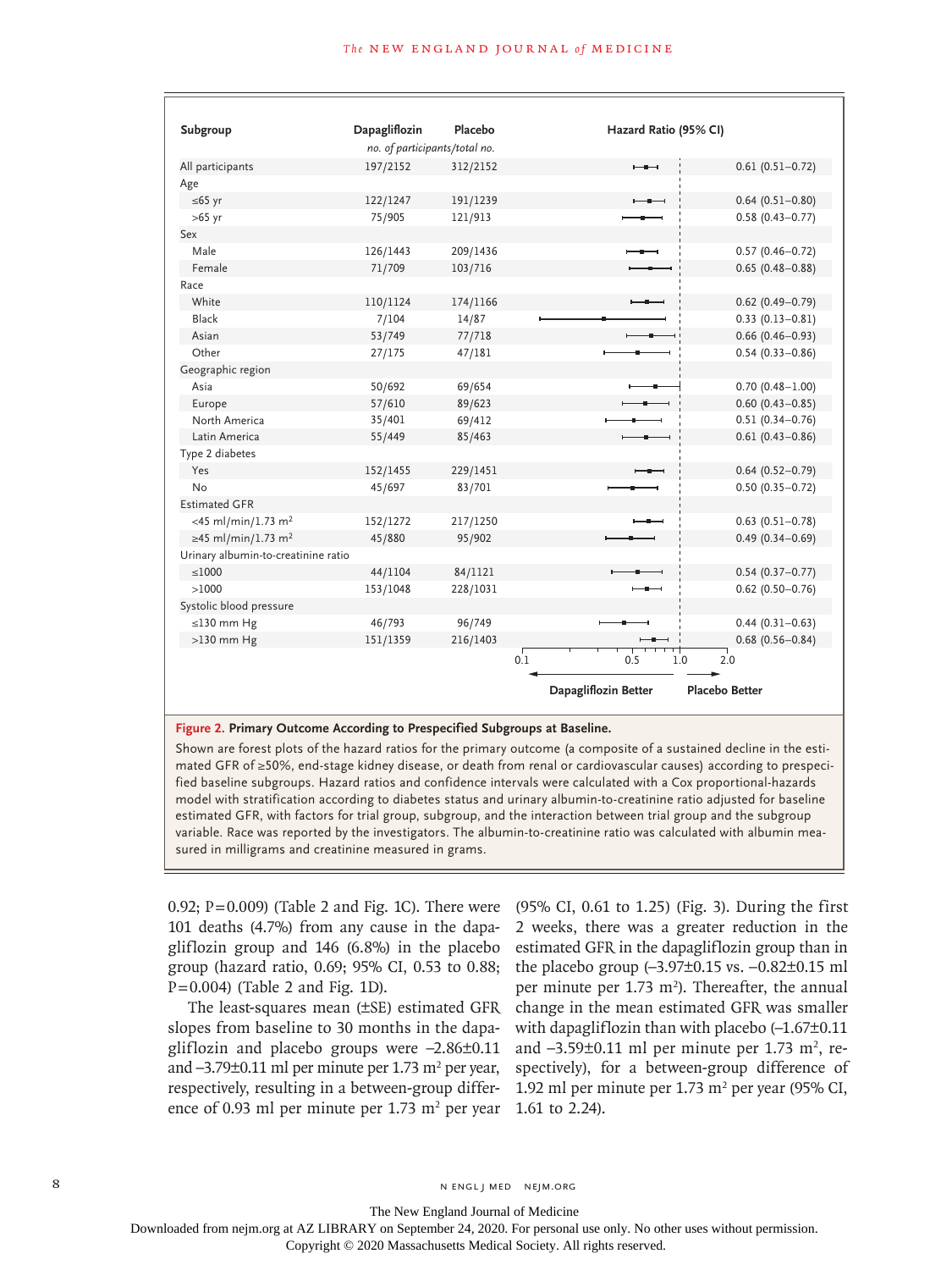

measures analysis including terms for trial group, baseline measurement, visit, and interaction between visit and trial group. The I bars indicate standard errors. The mean estimated GFR at baseline was 43.2 ml per minute per 1.73 m<sup>2</sup> of body-surface area in the dapagliflozin group and 43.0 ml per minute per 1.73 m<sup>2</sup> in the placebo group.

### **Safety Outcomes and Adverse Events**

The incidences of adverse events and serious adverse events were similar overall in the dapagliflozin and placebo groups (Table 2). Diabetic ketoacidosis was not reported in any participants who received dapagliflozin and in two participants who received placebo. Neither diabetic ketoacidosis nor severe hypoglycemia was observed in participants without type 2 diabetes. There was one confirmed case of Fournier's gangrene in the placebo group and none in the dapagliflozin group.

# Discussion

We found that participants with chronic kidney disease, with or without type 2 diabetes, who were randomly assigned to receive dapagliflozin had a lower risk of the primary composite outcome of a sustained decline in the estimated GFR of at least 50%, end-stage kidney disease, or death from renal or cardiovascular causes than participants who were assigned to receive placebo. Each of the components of the composite outcome occurred less frequently in the dapagliflozin group, with results that were similar for the occurrence of death from cardiovascular causes or hospitalization for heart failure and death from any cause. Our trial adds to the literature by examining the effect of an SGLT2 inhibitor, added to background therapy including an ACE inhibitor or ARB, in participants with chronic kidney disease, with or without type 2 diabetes.

The kidney-protective effects of SGLT2 inhibitors have previously been shown in patients with type 2 diabetes and chronic kidney disease in the CREDENCE trial.<sup>10</sup> In that trial, as in most previous cardiovascular outcome trials of SGLT2 inhibitors, the lower estimated GFR cutoff for inclusion was 30 ml per minute per  $1.73 \text{ m}^2$ .<sup>16</sup> In contrast to the CREDENCE trial, the present trial examined the effects of an SGLT2 inhibitor in patients with chronic kidney disease of whom 32.5% did not have type 2 diabetes and 14.5% had an estimated GFR below 30 ml per minute per 1.73 m<sup>2</sup>. Our trial confirms that the kidneyprotective effects of SGLT2 inhibitors extend to the broader population of persons with chronic kidney disease without type 2 diabetes, for whom ACE inhibitors are the only pharmacologic treatments that have been shown to prevent kidney failure.<sup>3,4</sup>

Life expectancy is markedly reduced when kidney function declines or albuminuria develops. Global estimates indicate that 1.2 million deaths were attributable to chronic kidney dis-

The New England Journal of Medicine

Downloaded from nejm.org at AZ LIBRARY on September 24, 2020. For personal use only. No other uses without permission.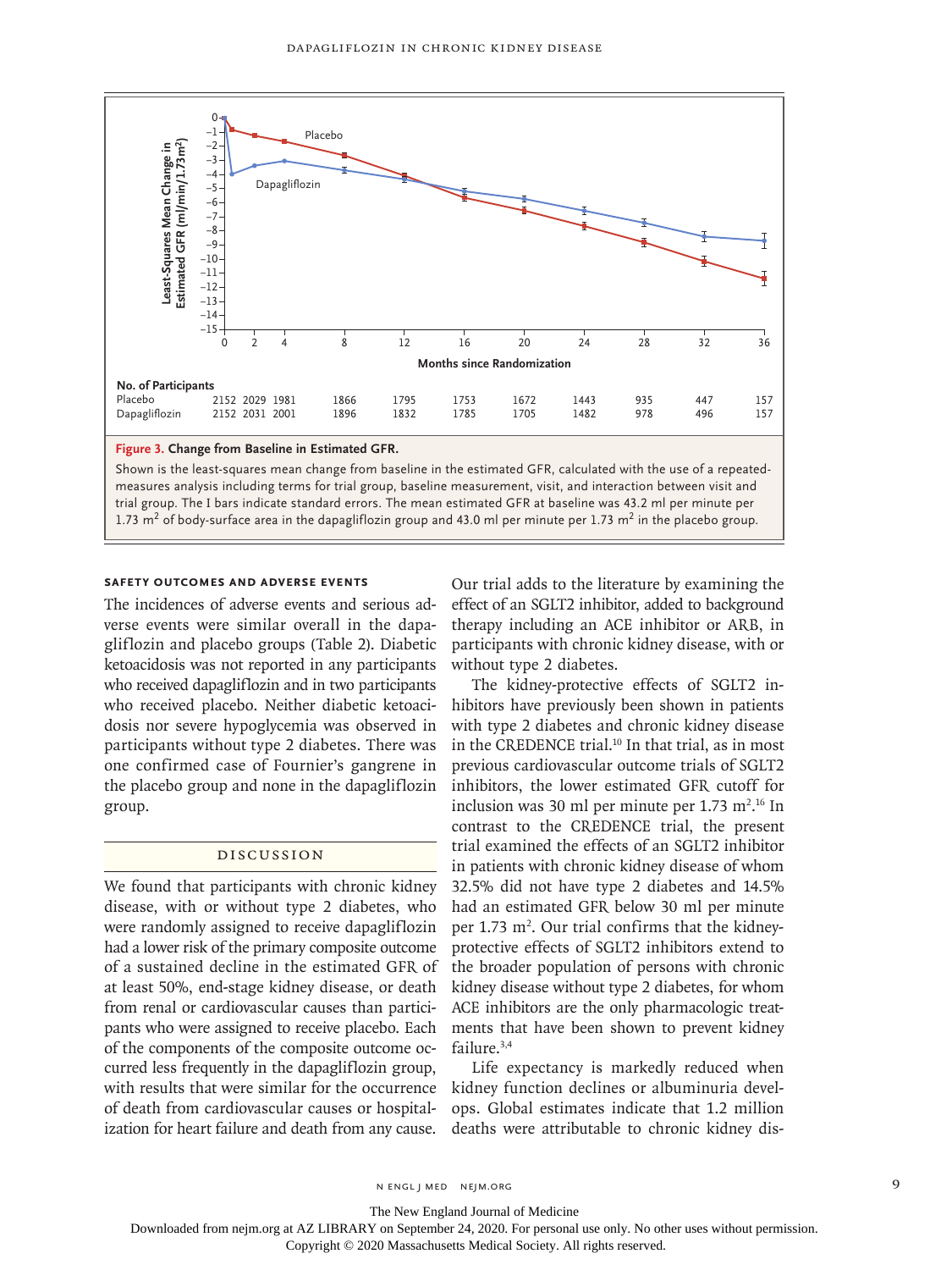ease in 2017.17 The findings from the present trial confirm the high mortality among patients with impaired kidney function. The markedly lower mortality in the dapagliflozin group than in the placebo group supports the use of dapagliflozin as an addition to the therapeutic management of chronic kidney disease.

Participants in our trial also had a high risk of hospitalization for heart failure or death from cardiovascular causes. The lower risk of hospitalization for heart failure or death from cardiovascular causes in the dapagliflozin group than in the placebo group is consistent with the results of two previous trials of dapagliflozin, the DECLARE–TIMI 58 (Dapagliflozin Effect on Cardiovascular Events–Thrombolysis in Myocardial Infarction 58) and DAPA-HF (Dapagliflozin and Prevention of Adverse Outcomes in Heart Failure) trials.9,18 Clinical trials of other SGLT2 inhibitors have shown similar results. $8,10,19$ 

Dapagliflozin had an acceptable safety profile in this population, which included participants with an estimated GFR as low as 25 ml per minute per  $1.73 \text{ m}^2$ . Overall, the present trial confirmed the beneficial safety profile of dapagliflozin. In particular, there were no cases of diabetic ketoacidosis with dapagliflozin, and hypoglycemic episodes did not occur in participants without diabetes.

Our trial has some limitations. First, the trial was stopped on the basis of a recommendation from the independent data monitoring committee. This may have reduced the power of some secondary outcomes. However, the strong internal and external validity of the treatment effect suggests that this limitation is unlikely to have had a major influence on the findings. As in other trials of SGLT2 inhibitors, there was an initial dip in the estimated GFR, followed by a stabilization of kidney-function decline.<sup>7,8,10</sup> This dip in the estimated GFR reflects favorable hemodynamic changes in the glomerulus. We did not collect estimated GFR values after the completion of the trial and are unable to ascertain whether the initial dip in the estimated GFR is reversible after the discontinuation of dapagliflozin, as observed in other dapagliflozin studies.<sup>20</sup>

The present trial showed that persons with chronic kidney disease who received dapagliflozin had a significantly lower risk of a composite of a sustained decline in the estimated GFR of at least 50%, end-stage kidney disease, or death from renal or cardiovascular causes than those who received placebo, independent of the presence or absence of type 2 diabetes. In addition, those who received dapagliflozin had a lower risk of death from cardiovascular causes or hospitalization for heart failure and had longer survival.

#### Supported by AstraZeneca.

Disclosure forms provided by the authors are available with the full text of this article at NEJM.org.

A data sharing statement provided by the authors is available with the full text of this article at NEJM.org.

We thank all the investigators, trial teams, and patients for their participation in the trial; Niels Jongs and Douwe Postmus of the University Medical Center Groningen for independent data verification; and Parita Sheth and Nicola Truss of inScience Communications for assistance in editing and the preparation of figures in an earlier version of the manuscript, funded by AstraZeneca.

#### **Appendix**

The authors' affiliations are as follows: the Department Clinical Pharmacy and Pharmacology, University of Groningen, University Medical Center Groningen, Groningen, the Netherlands (H.J.L.H.); the George Institute for Global Health, Sydney (H.J.L.H., D.C.W.); Late-Stage Development, Cardiovascular, Renal, and Metabolism, BioPharmaceuticals R&D, AstraZeneca, Gothenburg, Sweden (B.V.S., M.L., C.D.S., A.-M.L.); the National Medical Science and Nutrition Institute Salvador Zubirán, Mexico City (R.C.-R.); the Departments of Medicine and Epidemiology and Population Health, Stanford University School of Medicine, Stanford, CA (G.M.C.); the Study Design and Biostatistics Center, University of Utah Health Sciences, Salt Lake City (T.G.); the Division of Nephrology, Nanfang Hospital, Southern Medical University, National Clinical Research Center for Kidney Disease, Guangzhou, China (F.-F.H.); KfH Kidney Center, Munich, and Department of Medicine 4, University of Erlangen–Nuremberg, Erlangen — both in Germany (J.F.E.M.); the Institute of Cardiovascular and Medical Sciences, University of Glasgow, Glasgow (J.J.V.M.), and the Department of Renal Medicine, University College London, London (D.C.W.) — both in the United Kingdom; Steno Diabetes Center Copenhagen, Gentofte, and the Department of Clinical Medicine, University of Copenhagen, Copenhagen — both in Denmark (P.R.); and the Department of Internal Medicine, UT Southwestern Medical Center, Dallas (R.D.T.).

**1.** Webster AC, Nagler EV, Morton RL, Masson P. Chronic kidney disease. Lancet 2017;389:1238-52.

ders H-J. Quantity and reporting quality of kidney research. J Am Soc Nephrol 2019;30:13-22.

**2.** Chatzimanouil MKT, Wilkens L, An-**3.** Ruggenenti P, Perna A, Gherardi G, et

al. Renoprotective properties of ACE-inhibition in non-diabetic nephropathies with non-nephrotic proteinuria. Lancet 1999; 354:359-64.

10 N ENGL J MED NEJM.ORG

The New England Journal of Medicine

Downloaded from nejm.org at AZ LIBRARY on September 24, 2020. For personal use only. No other uses without permission.

**References**